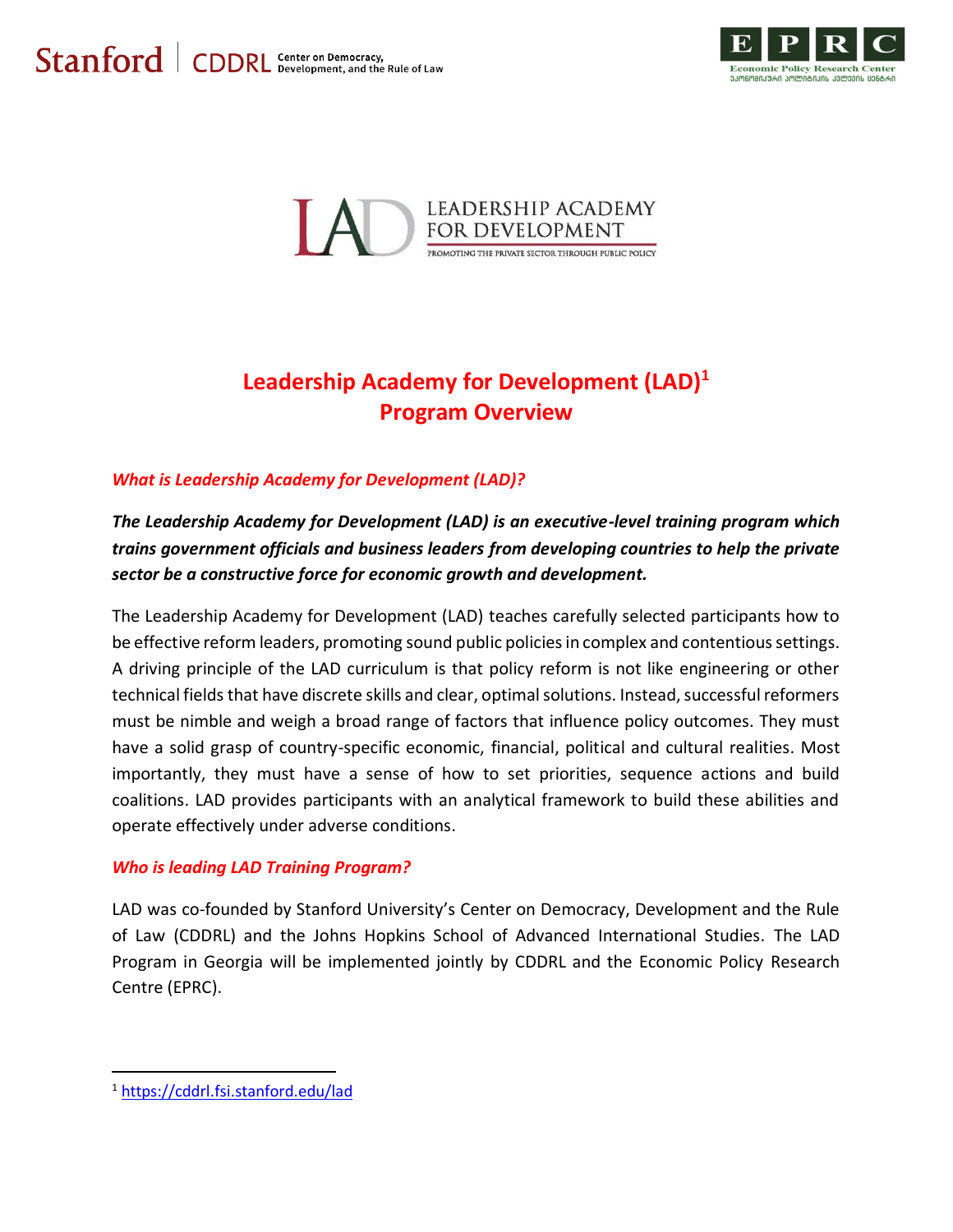

*The LAD Program in Georgia will be led by Stanford University Professor, CDDRL Director, Francis Fukuyama.* Besides, LAD Program in Georgia will have distinguished international speakers from academic and business sectors from all over the world, who will enrich the program with their perspectives by holding keynote speeches at the LAD Program.

### *What does the LAD Program envision?*

The LAD Program in Georgia – *THE HOW OF THE POLICY REFORM* - will offer an intensive, fiveday, executive-level training program and will teach selected participants - from Georgia and other developing countries where democracy is not firmly established - how to be effective reform leaders, promoting sound public policies in complex and contentious settings.

Participants benefit from lectures and interactive teaching exercises led by an accomplished team of international scholars and experts. As part of the course, participants are given assignments that require them to apply the ideas and skills they have gained to specific challenges they are facing in their professional duties.

The training program targets promising mid-career government officials, private sector and CSO leaders from developing countries who have technocratic responsibilities and knowledge about private sector development issues, but must operate in politically charged environments. The program also works to provide a platform for networking and knowledge-sharing among the program's alumni after the program has concluded.

LAD courses are based on case studies which are specially designed to encourage participants to think critically about the key decisions that have led to policy reforms. They are written from the perspective of decision-makers who have designed or executed specific policies and they demonstrate how effective public officials think and act strategically. The case studies show how these leaders address technical obstacles while simultaneously taking into careful consideration the political, cultural and social constraints to reforms.

Also, the performance of the private sector and its role as either a catalyst or an obstacle to economic growth is closely connected to how well or badly government policies are designed and implemented. LAD provides participants with an analytical framework to build these abilities and operate effectively under adverse conditions.

# *What is the curriculum of the LAD program and how it is developed?*

The Academy has developed a unique, multidisciplinary curriculum. It uses cases studies that are tailor-made to illuminate the challenges associated with enhancing private sector performance in emerging economies. The cases address a wide range of issues – from the risks and opportunities of attracting private sector expertise and financing for high priority infrastructure